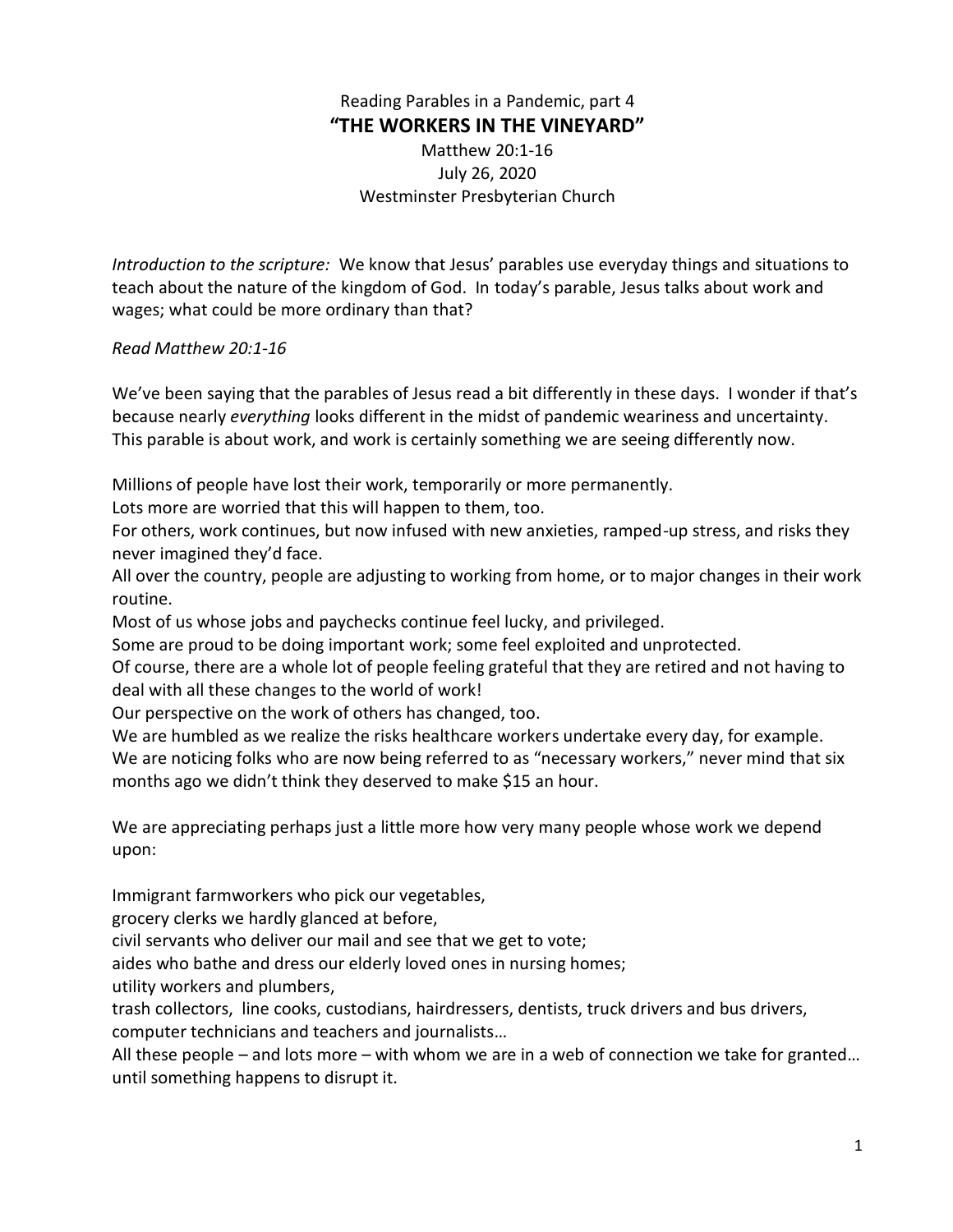Work – our work and the work of others – has changed. Our perspective makes a world of difference.

Jesus' parable about work also can look quite different, depending on your perspective.

It's a story about five different groups of laborers hired by a landowner, at various times throughout the day, to work in his vineyard. The first workers start at dawn, then more begin at 9 in the morning, at noon, at 3 pm and at 5 pm. There is no explanation as to why the landowner goes out to the job center to hire more people over the course of the day. Some have suggested that the first hired couldn't finish the work or that the later starters weren't on hand earlier because they were lazy. But there's nothing in the parable to support either of those explanations. We can only assume that they all did what they could in the time they worked. At the end of the day  $-$  typically, sundown  $-$  they all got paid the same wage  $-$  the going day rate, which the landowner and the first group of workers had agreed upon. You may have noticed that with the later groups, he merely says "I'll pay you what is right" or, to the last group, simply, "go work in the vineyard." Either these workers are desperate for some work or they trust this vineyard owner.

It's interesting that we don't hear how the last-hired, or for that matter any of those hired midday, react to the generous pay they receive. I really wanted to know that, but this is *Jesus'* story, and he zeros in on the workers whose reaction he knows we really need to contemplate.

When the workers who worked all day see that those hired last get the full daily wage, they expect that they will get more. After all, they worked longer, in the heat of the day. When they realize that they are all getting the same pay, they get quite upset.

I'd guess that most of us have no trouble seeing their point. We have a clear idea of what is fair, and this doesn't quite meet it. It's deeply ingrained in us that hard work, or dedication, or worthiness, or being first in line entitles one to rewards. We really don't like it when people who are undeserving get something as good as we get. And, of course, the unspoken assumption is that we think we know, and should get to decide, who is and isn't deserving.

That's what's going on with Jesus' disciples, too. (You can see this if you glance back into the end of chapter 19, just before the part we read.) His disciples love Jesus' teaching, his compassion for the people, the hope of God's kingdom he's brought into their lives. They're glad to be his followers… only they want to make sure they're going to get proper credit for signing up early.

With this parable, Jesus tells them that the kingdom of God doesn't work like that.

The world may work like that – or at least, it does when it's working the way we think it should work. We think we should be able to calculate fairness, evaluate worthiness, assign status and seniority and priority. But God figures differently than we do. Like many of Jesus' kingdom parables, this story portrays the kingdom of God as a reversal of expectations.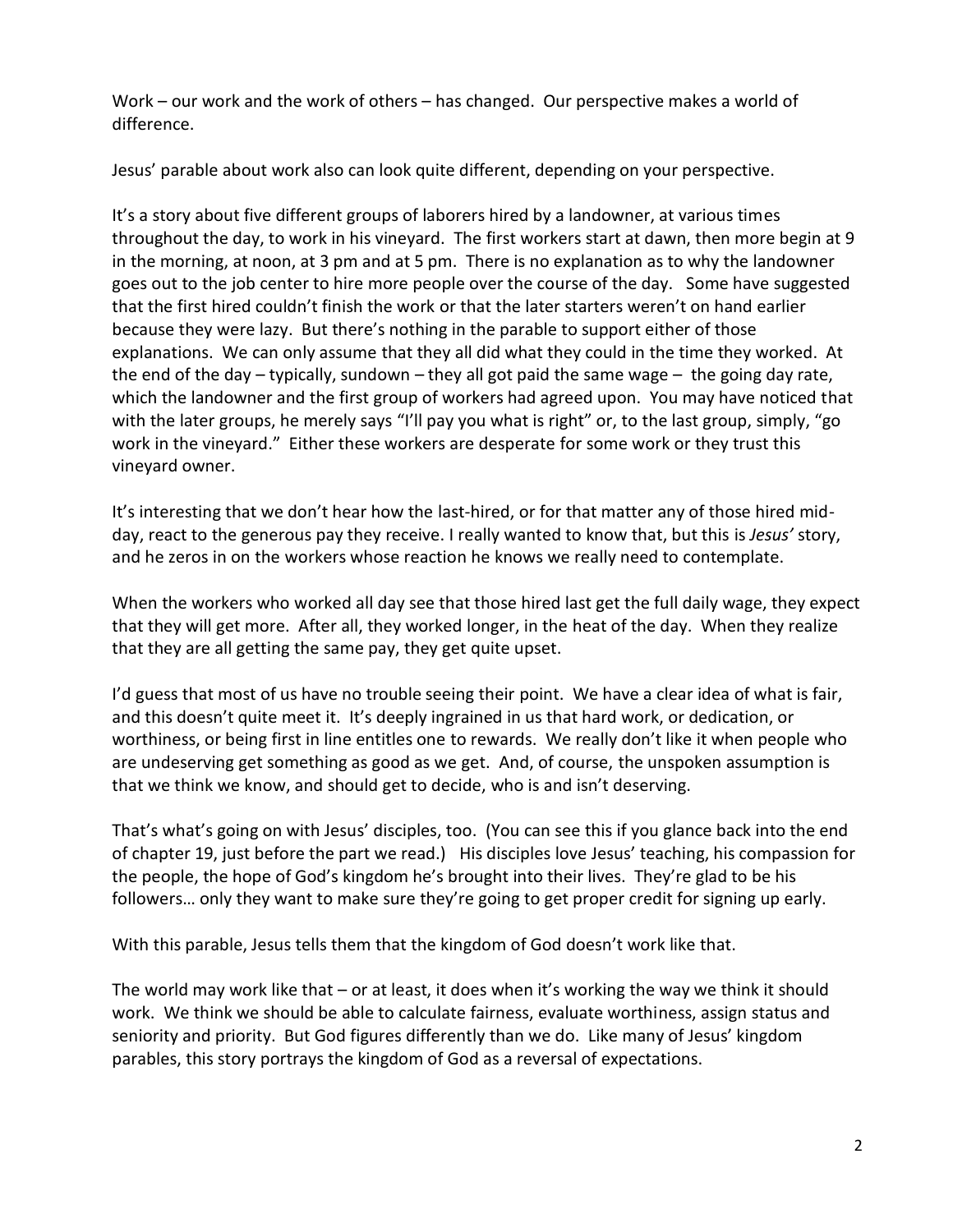Matthew –the only gospel writer to include this parable – probably chooses to tell it specifically to emphasize that the Gentile converts to Christianity have the same standing and value in the sight of God as the first Jewish followers of Jesus.

In the parable, no explanation is provided for the decision about the wages except for generosity. We want to know more. Does the landowner perhaps understand that all the workers need the full days wage to eat that day? Is he aware of extra burden and greater needs in the lives of those later-arrived workers? Is he grateful to have found more workers mid-day? But apparently these questions don't really get at it. The reasons simply lie with the landowner. He is free to be generous where he chooses. All the workers got a fair wage for the day. Can't the first group be glad for the others?

That's a challenge we really have to wrestle with. It's hard. The radical grace of God is disturbing to us. It demands a shift in perspective. Flannery O'Connor wrote, "All human nature vigorously resists grace because grace changes us and the change is painful." (p. 126)

The parable of the workers pushes us to look within and examine our own hearts. It invites us to reconsider the ways we make comparisons, calculate worthiness, look for rewards, judge others. It invites us, in fact, to understand that this isn't about us at all, but about the character of God. It invites us to welcome God's lavish generosity even to those who have not followed Jesus as long as we have, haven't made the kinds of contributions or sacrifices we have made, haven't worked as hard, haven't been as respected or as well-behaved. And you know what? In the end, to do so is to also release *ourselves*. Because to welcome God's generosity lavished on others is to be able to open our *own* hearts to that generous love … AND to begin to live life in that same spirit of grace. (p. 126)

We sometimes define a parable as "an earthly story with a heavenly meaning" – and that does describe this parable. Jesus isn't really talking about work and pay, is he? He's talking about the full inclusion of all believers in the kingdom of God, about the love of God embracing all equally – lifelong saints and those whose journey into faith takes the long way around, stumbling at every step.

But… it's kind of interesting how the spiritual meaning circles back on itself to the ordinary, everyday world of Jesus' down-to-earth stories themselves,

his listeners lives,

our own experiences.

Because if we come to grips with our own ungenerous impulses, our instinct for calculating what's "fair and not a bit more," our readiness to judge… that is going to affect how we look at the "earthy" realities, too, isn't it? If we truly let the generosity of God wash through us… that is going to change how we think, how we live.

Maybe it makes us rethink our ideas about who "deserves" a living wage, or health care, or shelter.